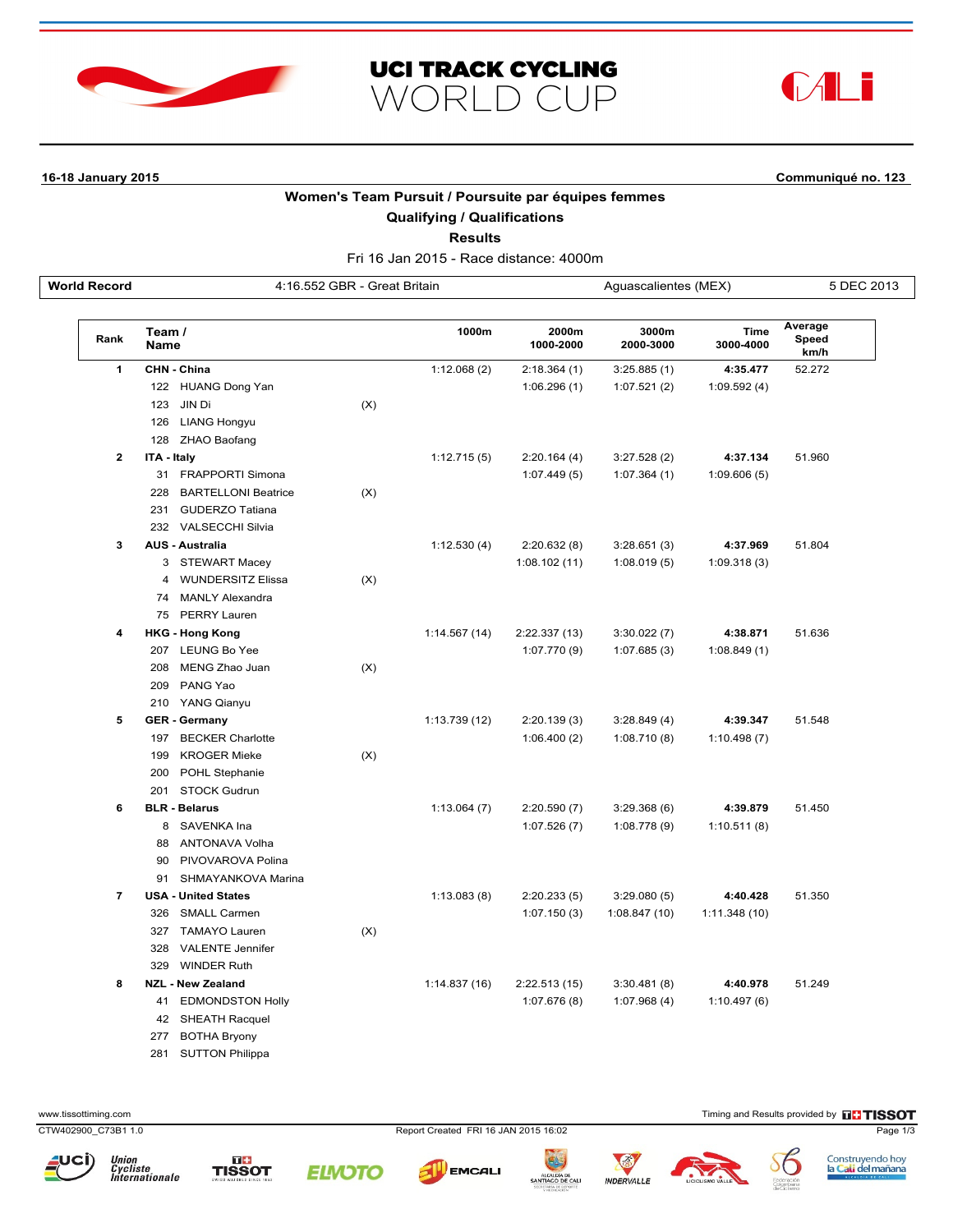





**16-18 January 2015 Communiqué no. 123**

## **Women's Team Pursuit / Poursuite par équipes femmes**

**Qualifying / Qualifications**

**Results**

Fri 16 Jan 2015 - Race distance: 4000m **World Record** 4:16.552 GBR - Great Britain Aguascalientes (MEX) 5 DEC 2013

| Rank | Team /<br><b>Name</b> |                                    |     | 1000m        | 2000m<br>1000-2000 | 3000m<br>2000-3000 | Time<br>3000-4000 | Average<br>Speed<br>km/h |
|------|-----------------------|------------------------------------|-----|--------------|--------------------|--------------------|-------------------|--------------------------|
| 9    |                       | COL - Colombia                     |     | 1:16.208(17) | 2:24.452(16)       | 3:32.808(14)       | 4:41.898          | 51.082                   |
|      | 141                   | <b>GUZMAN Angy</b>                 |     |              | 1:08.244(13)       | 1:08.356(6)        | 1:09.090(2)       |                          |
|      |                       | 142 PANIAGUA Valentina             |     |              |                    |                    |                   |                          |
|      |                       | 144 SALCEDO ZAMBRANO Jannie Milena |     |              |                    |                    |                   |                          |
|      |                       | 338 LOZANO RAMIREZ Laura Camila    |     |              |                    |                    |                   |                          |
| 10   |                       | <b>WAL - Team Usn</b>              |     | 1:13.150(9)  | 2:21.926 (11)      | 3:30.507(9)        | 4:42.472          | 50.978                   |
|      |                       | 50 KAY Emily                       |     |              | 1:08.776 (15)      | 1:08.581(7)        | 1:11.965(11)      |                          |
|      |                       | 334 LLOYD Manon                    |     |              |                    |                    |                   |                          |
|      |                       | 335 NELSON Emily                   | (X) |              |                    |                    |                   |                          |
|      |                       | 336 ROBERTS Amy                    |     |              |                    |                    |                   |                          |
| 11   | IRL - Ireland         |                                    |     | 1:13.388(10) | 2:20.576(6)        | 3:30.516(10)       | 4:42.731          | 50.931                   |
|      |                       | 29 RYAN Caroline                   |     |              | 1:07.188(4)        | 1:09.940 (12)      | 1:12.215(12)      |                          |
|      |                       | 217 BOYLAN Lydia                   |     |              |                    |                    |                   |                          |
|      |                       | 218 CREAMER Lauren                 |     |              |                    |                    |                   |                          |
|      | 219                   | <b>KNIGHT Josie</b>                | (X) |              |                    |                    |                   |                          |
| 12   | CUB - Cuba            |                                    |     | 1:14.825(15) | 2:22.284 (12)      | 3:31.603(12)       | 4:42.950          | 50.892                   |
|      |                       | 13 MEJIAS GARCIA Marlies           |     |              | 1:07.459(6)        | 1:09.319(11)       | 1:11.347(9)       |                          |
|      |                       | 146 DOMINGUEZ MASAGUE Yudelmis (X) |     |              |                    |                    |                   |                          |
|      |                       | 147 GONZALEZ VALDIVIESO Yumari     |     |              |                    |                    |                   |                          |
|      |                       | 149 SIERRA CANADILLA Arlenis       |     |              |                    |                    |                   |                          |
| 13   | JPN - Japan           |                                    |     | 1:13.407(11) | 2:22.343(14)       | 3:33.151(16)       | 4:46.385          | 50.281                   |
|      |                       | 33 TSUKAGOSHI Sakura               | (X) |              | 1:08.936(16)       | 1:10.808(13)       | 1:13.234(14)      |                          |
|      |                       | 244 KASE Kanako                    |     |              |                    |                    |                   |                          |
|      |                       | 245 KOJIMA Yoko                    |     |              |                    |                    |                   |                          |
|      |                       | 246 NAKAMURA Kisato                |     |              |                    |                    |                   |                          |
| 14   | POL - Poland          |                                    |     | 1:11.104(1)  | 2:19.183(2)        | 3:30.862(11)       | 4:46.423          | 50.275                   |
|      |                       | 43 PAWLOWSKA Katarzyna             |     |              | 1:08.079(10)       | 1:11.679(16)       | 1:15.561(15)      |                          |
|      |                       | 286 BUJAK Eugenia                  |     |              |                    |                    |                   |                          |
|      |                       | 287 JASINSKA Edyta                 | (X) |              |                    |                    |                   |                          |
|      |                       | 289 WOJTYRA Malgorzata             |     |              |                    |                    |                   |                          |
| 15   | <b>CAN - Canada</b>   |                                    |     | 1:13.954(13) | 2:24.810 (17)      | 3:35.781 (17)      | 4:48.248          | 49.956                   |
|      |                       | 104 BONHOMME Ariane                |     |              | 1:10.856(17)       | 1:10.971(14)       | 1:12.467(13)      |                          |
|      | 105                   | <b>DESSUREAULT Catherine</b>       |     |              |                    |                    |                   |                          |
|      | 106                   | <b>FOREMAN-MACKEY Annie</b>        |     |              |                    |                    |                   |                          |
|      | 107                   | <b>GIBSON Kinley</b>               |     |              |                    |                    |                   |                          |
| 16   | <b>RUS - Russia</b>   |                                    |     | 1:12.376(3)  | 2:20.639(9)        | 3:33.101(15)       | 4:51.994          | 49.316                   |
|      |                       | 45 BALABOLINA Tamara               |     |              | 1:08.263(14)       | 1:12.462(17)       | 1:18.893(16)      |                          |
|      |                       | 300 MOLICHEVA Irina                |     |              |                    |                    |                   |                          |
|      | 301                   | ROMANYUTA Evgeniya                 |     |              |                    |                    |                   |                          |
|      |                       | 302 SAVITSKAYA Maria               | (X) |              |                    |                    |                   |                          |

www.tissottiming.com **Timing and Results provided by FITISSOT** 

CTW402900\_C73B1 1.0 Report Created FRI 16 JAN 2015 16:02 Page 2/3